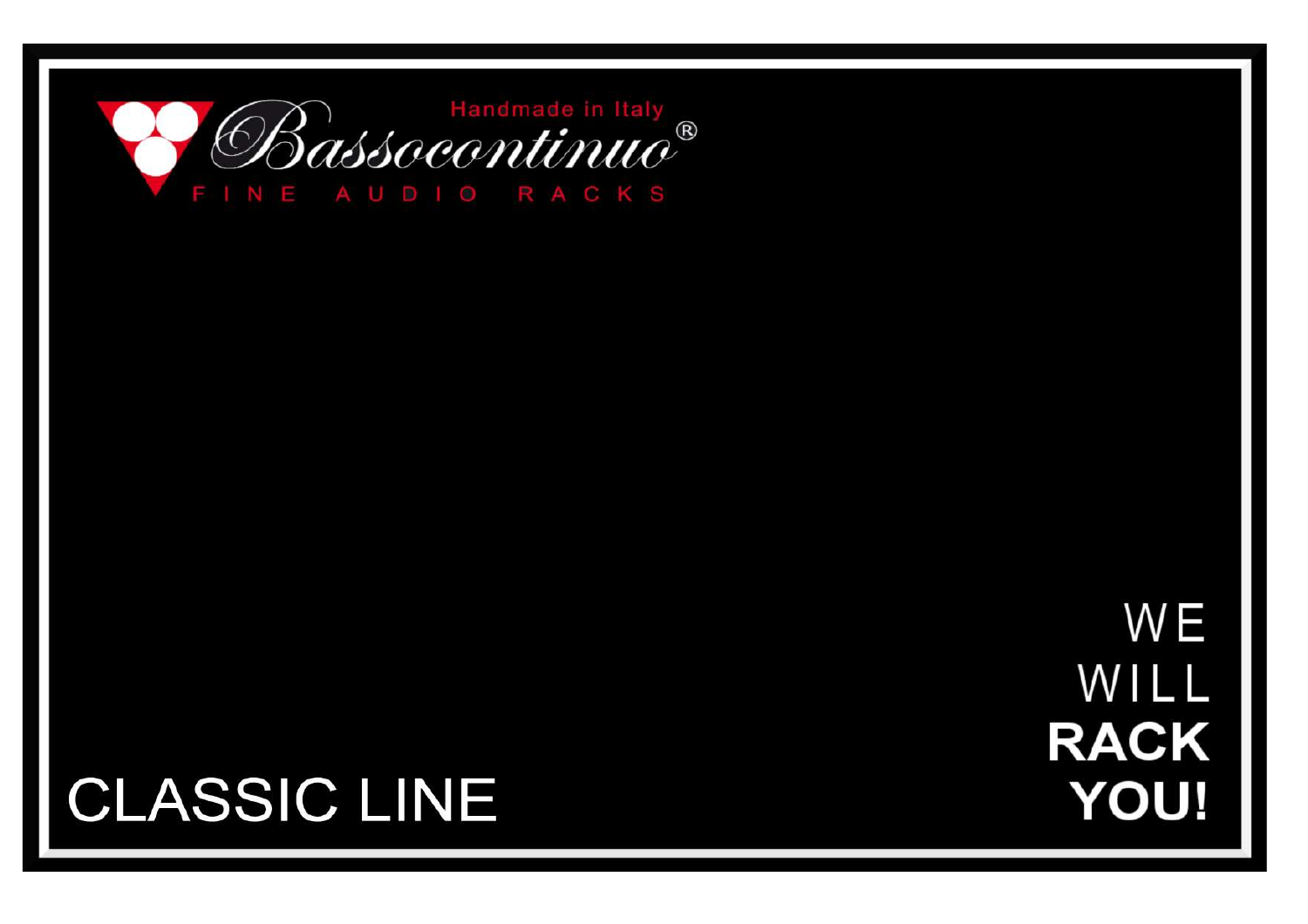|                 | <b>LYRA XL4 2.1</b><br>4 LEGS AUDIO RACK | <b>RETAIL 2022</b>   |                      |                      |                      |
|-----------------|------------------------------------------|----------------------|----------------------|----------------------|----------------------|
|                 |                                          | <b>LEGS</b>          |                      |                      |                      |
|                 | <b>SHELF</b>                             | CERBERO BLACK        | <b>ISIDE WHITE</b>   | WALNUT               | WENGE                |
| <b>HEIGHTS:</b> | bottom shelf *<br>90 mm                  | € 559,00<br>€ 538,00 | € 559,00<br>€ 538,00 | € 753,00<br>€ 735,00 | € 753,00<br>€ 735,00 |
|                 | 140 mm                                   | € 569,00             | € 569,00             | € 757,00             | € 757,00             |
|                 | 190 mm                                   | € 605,00             | € 605,00             | € 797,00             | € 797,00             |
|                 | 240 mm                                   | € 632,00             | € 632,00             | € 824,00             | € 824,00             |
|                 | 290 mm                                   | € 671,00             | € 671,00             | € 865,00             | € 865,00             |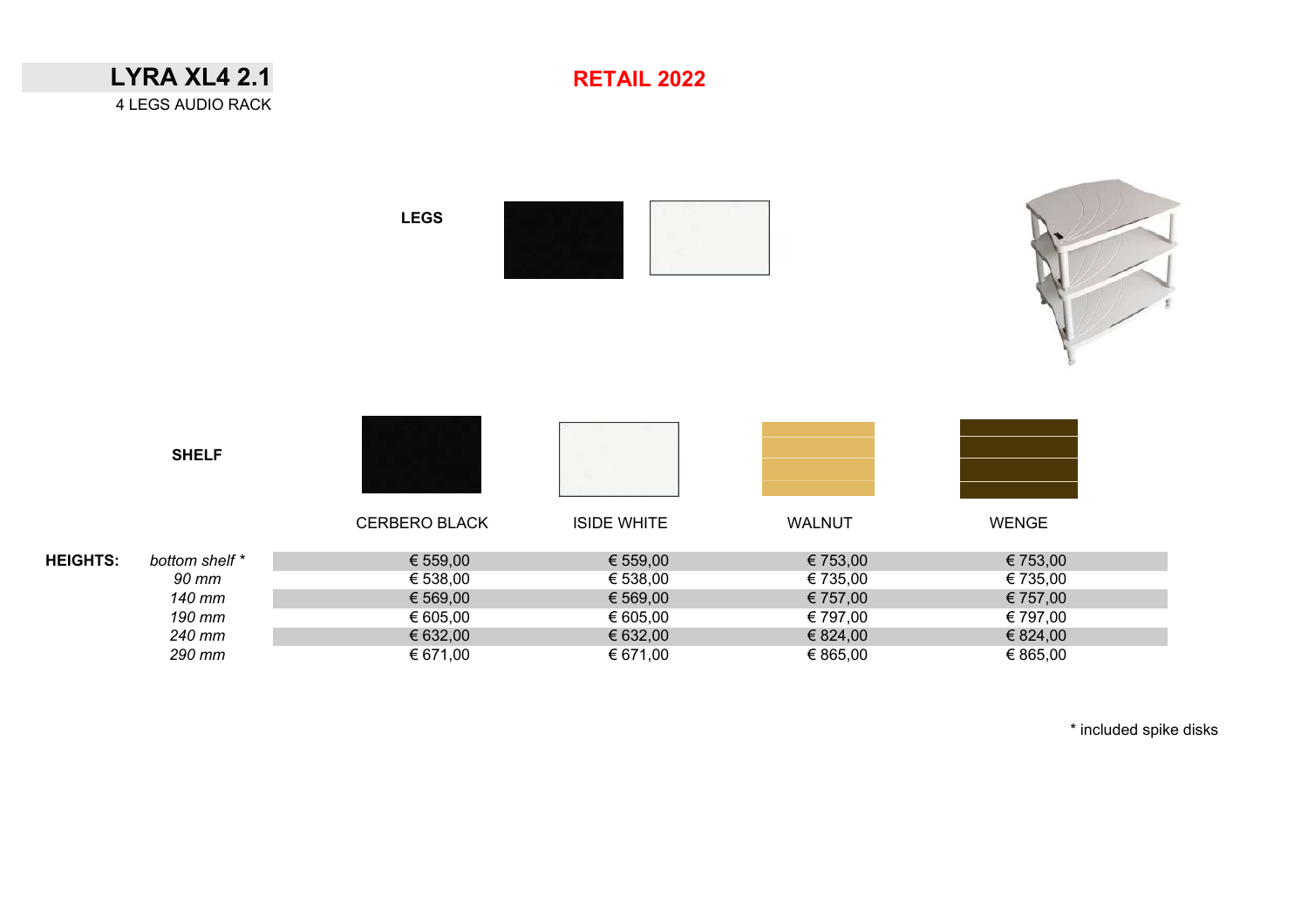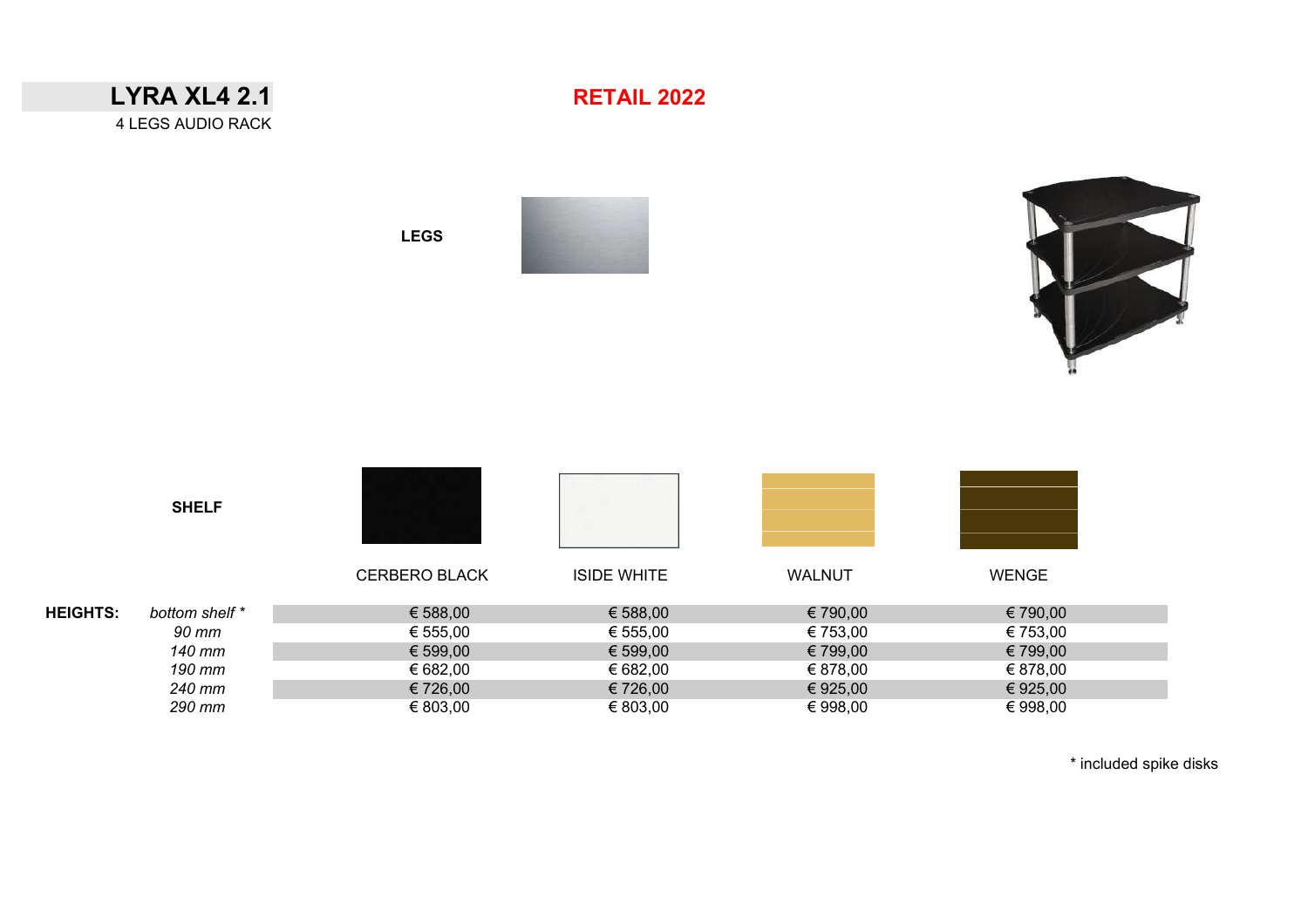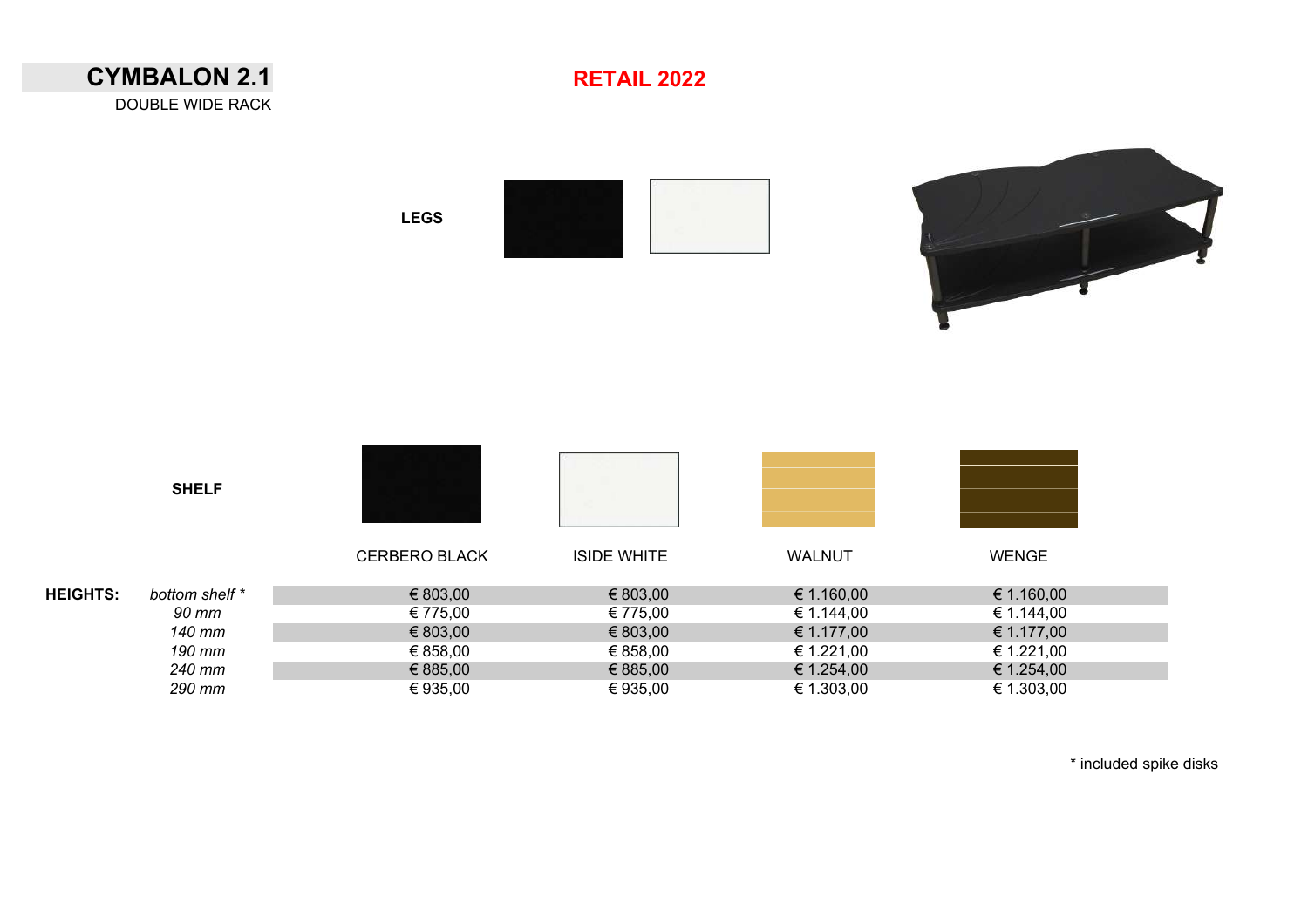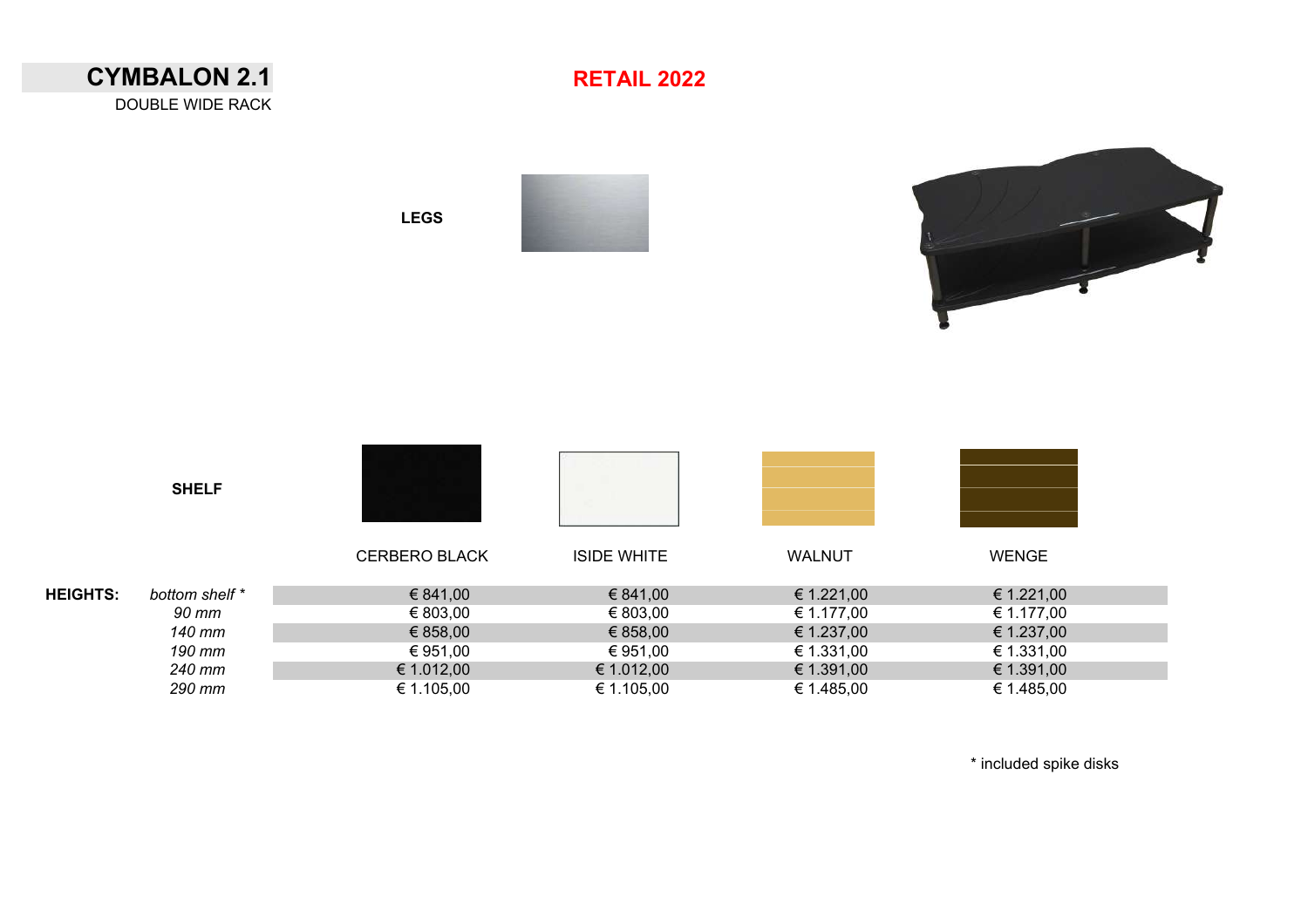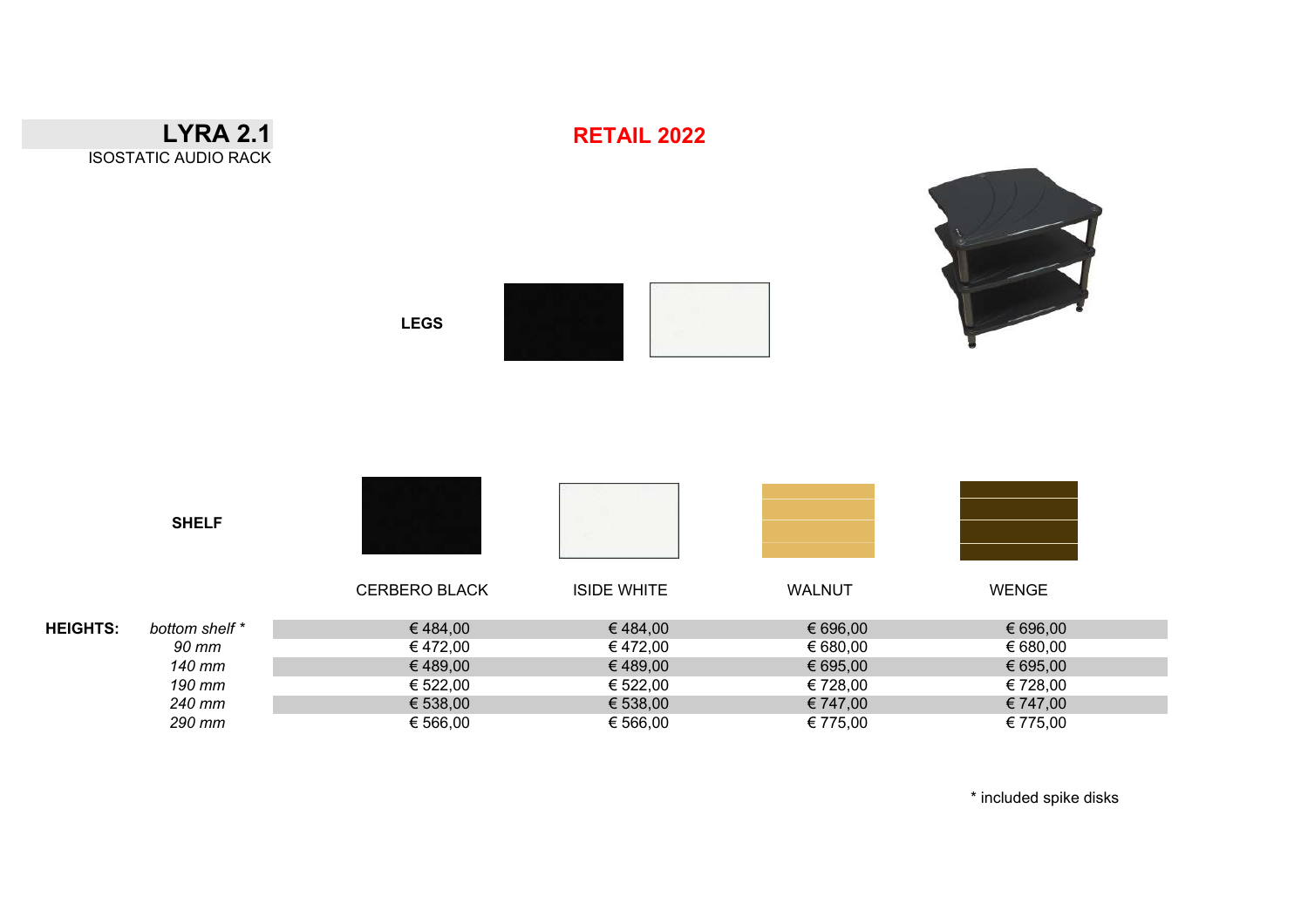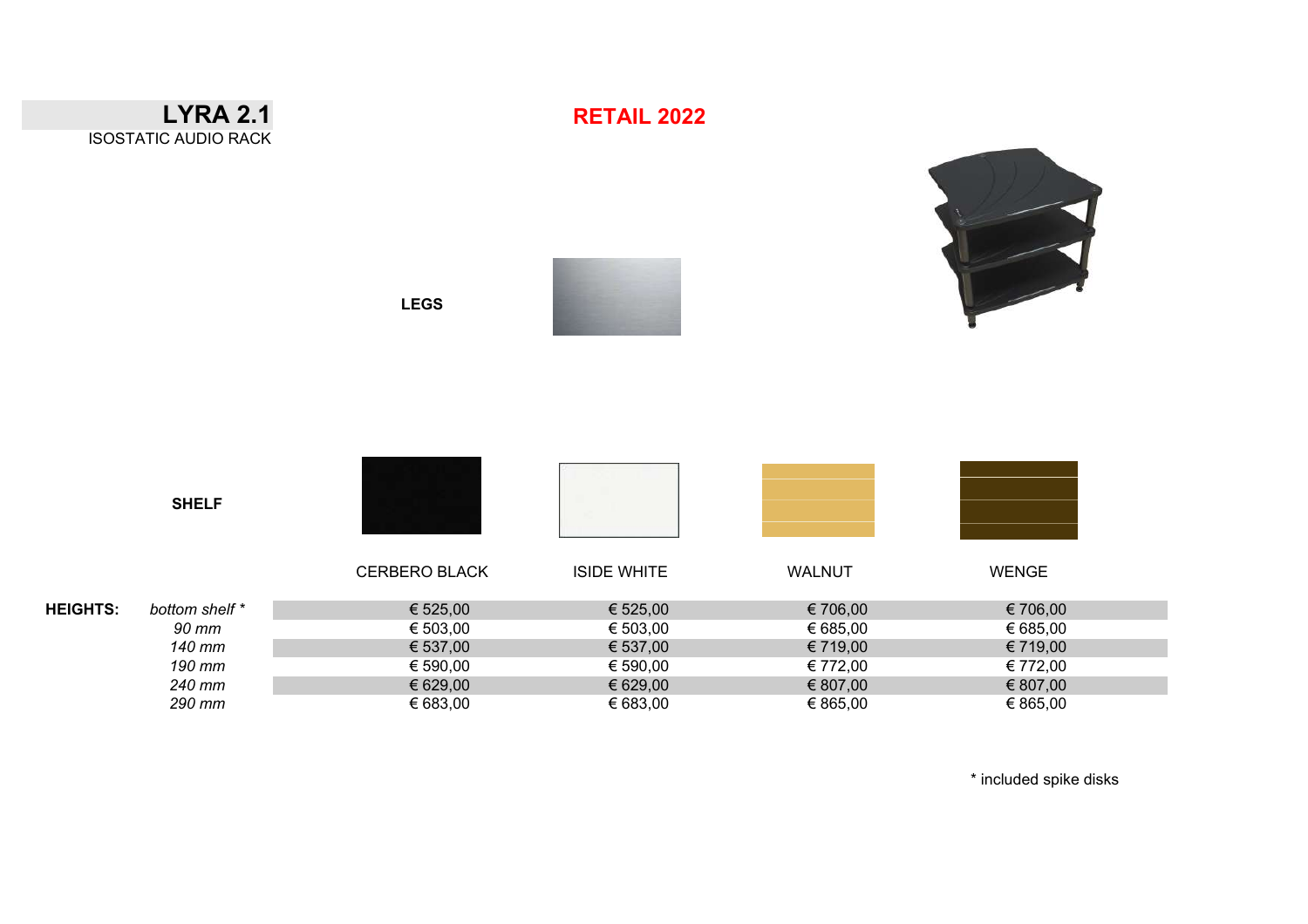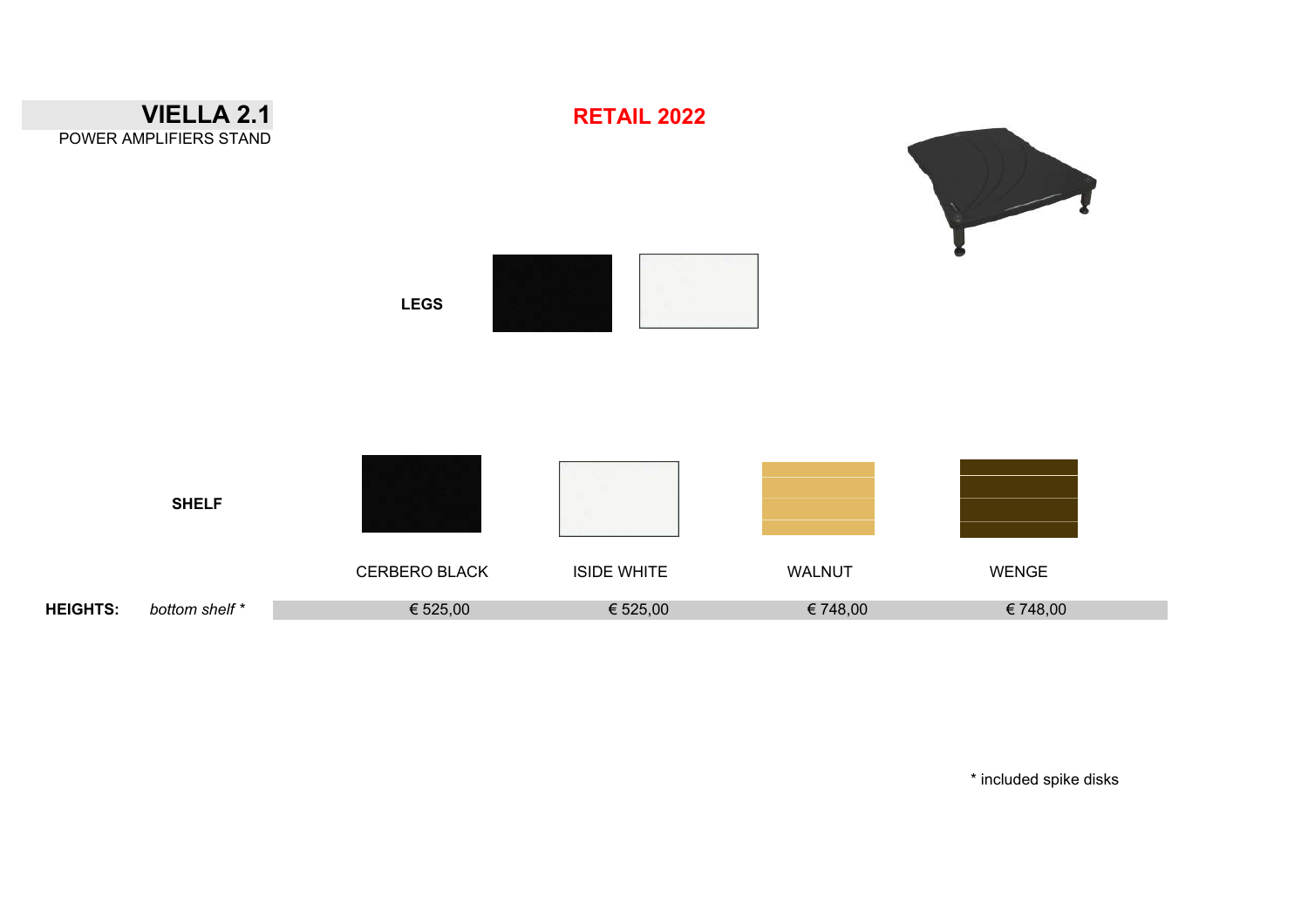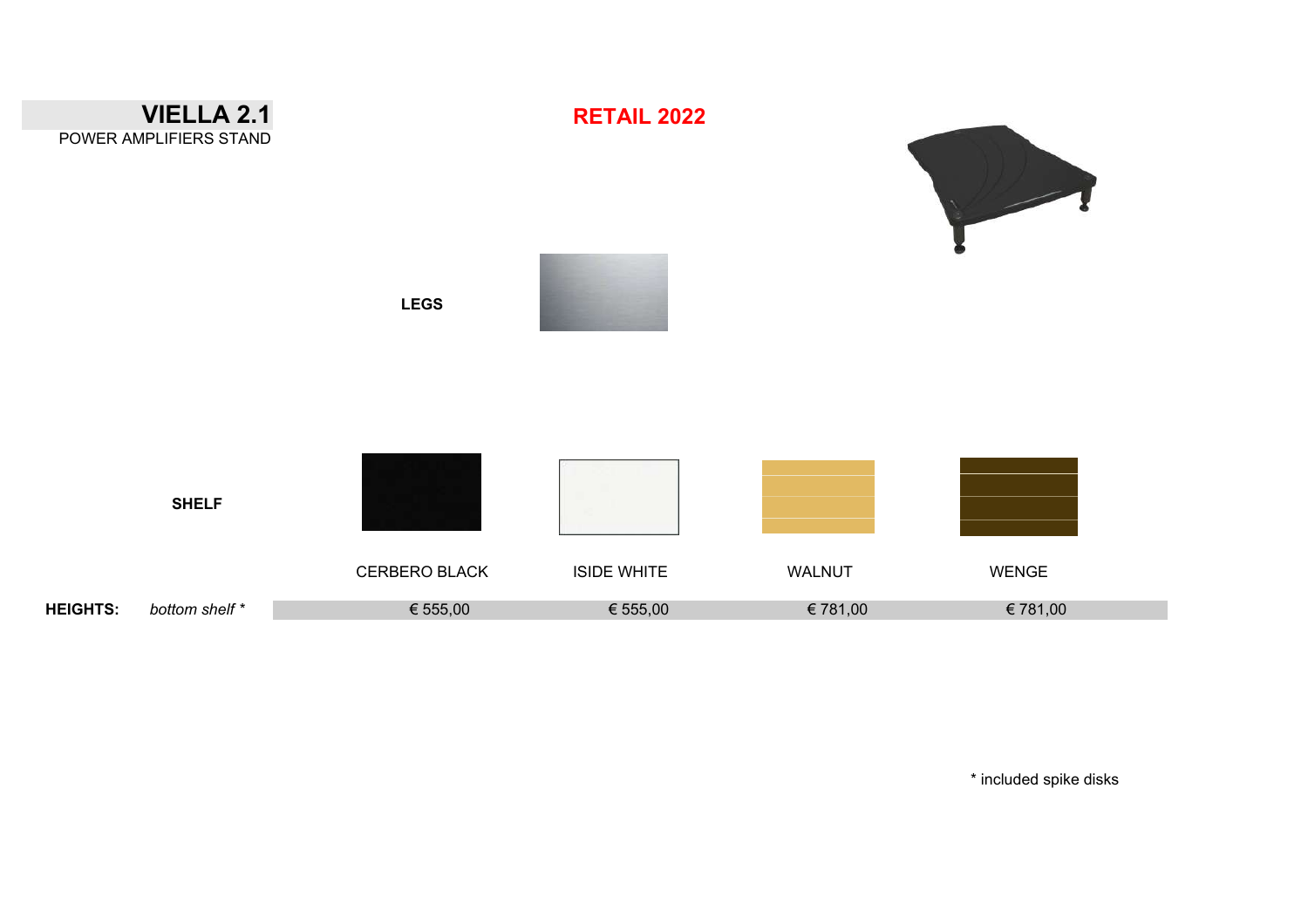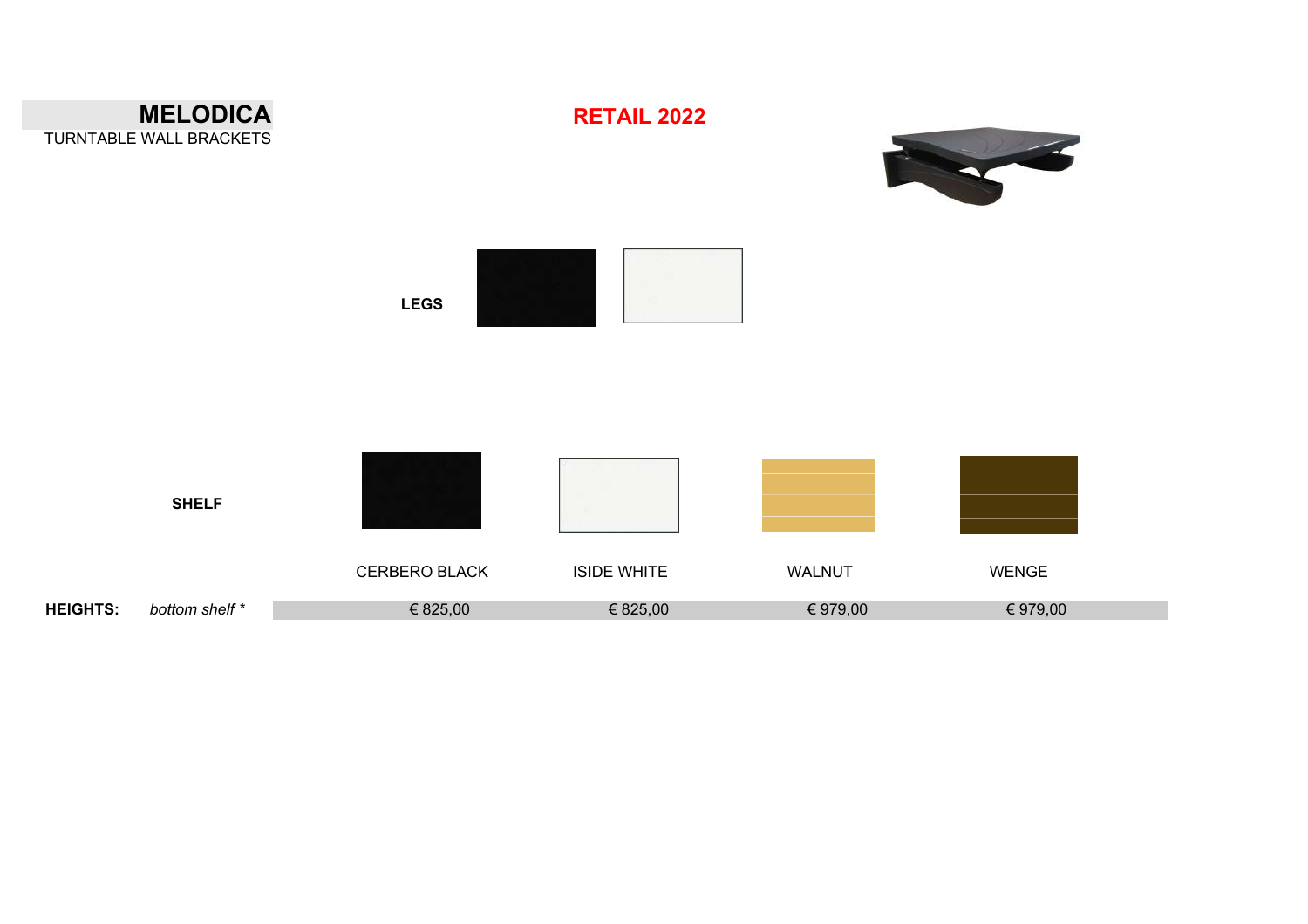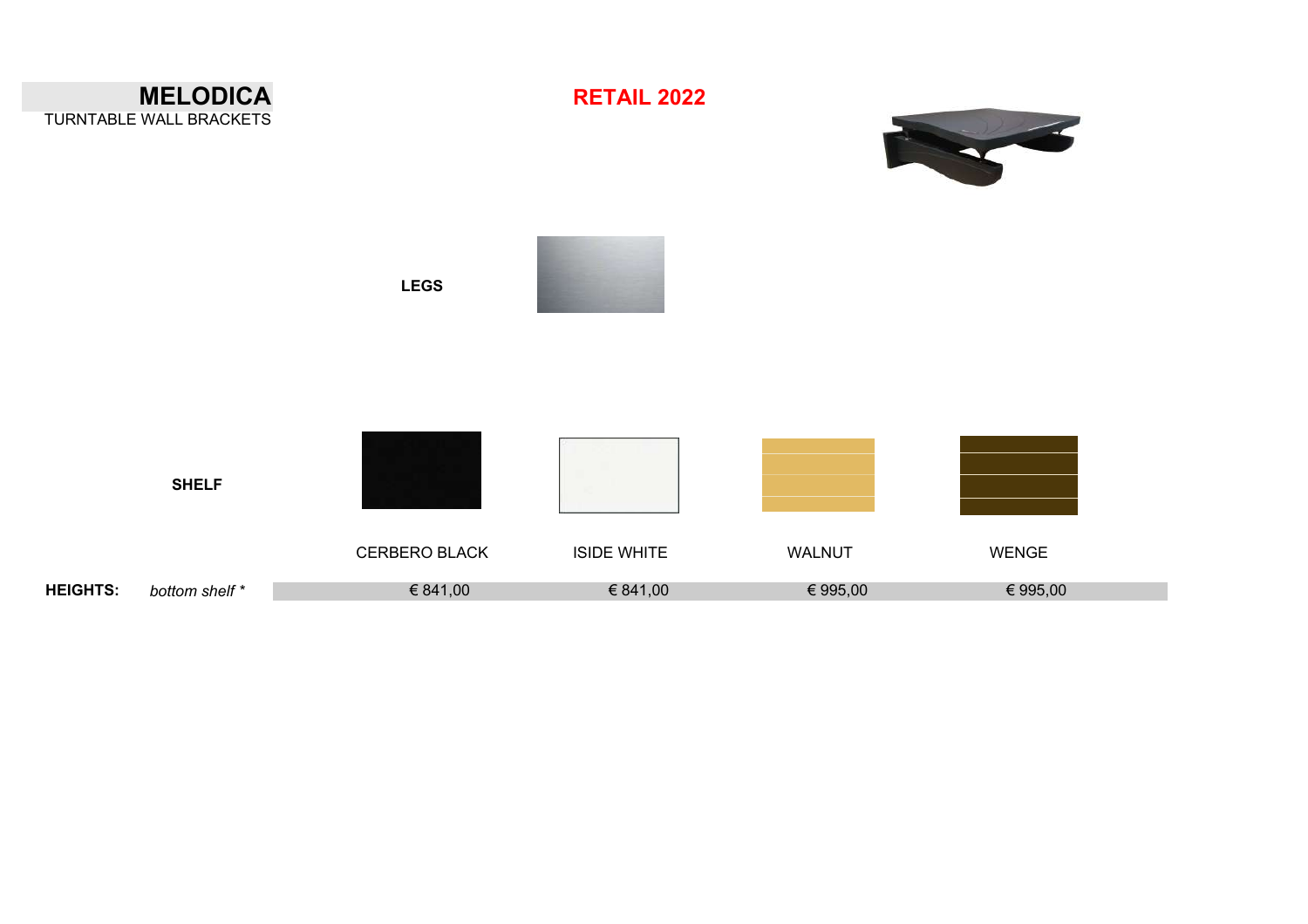## ADDITIONAL METAL PARTS **RETAIL 2022**